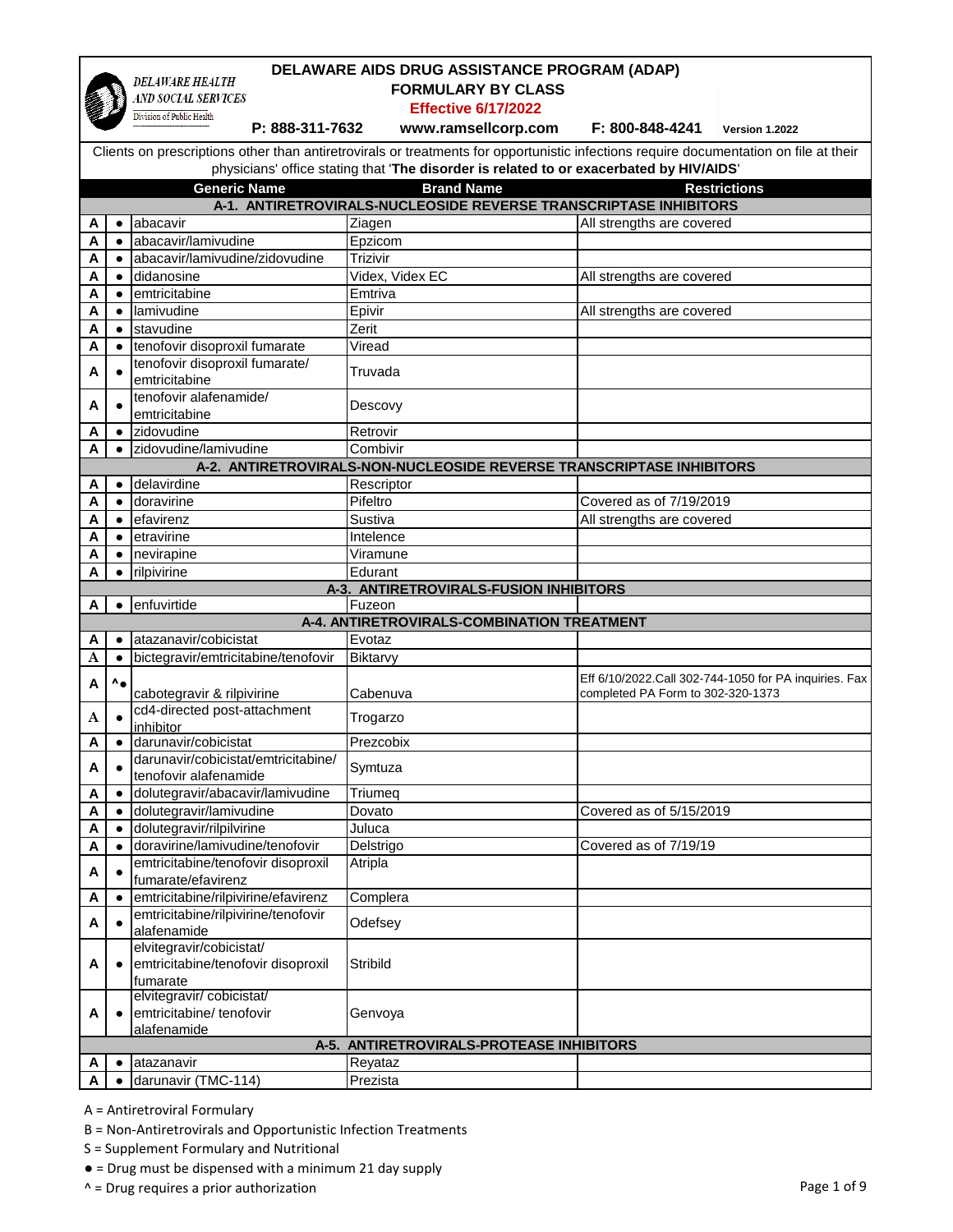|                         | DELAWARE AIDS DRUG ASSISTANCE PROGRAM (ADAP) |                                               |                                                                                                                                             |                                          |                     |
|-------------------------|----------------------------------------------|-----------------------------------------------|---------------------------------------------------------------------------------------------------------------------------------------------|------------------------------------------|---------------------|
|                         |                                              | <b>DELAWARE HEALTH</b><br>AND SOCIAL SERVICES | <b>FORMULARY BY CLASS</b>                                                                                                                   |                                          |                     |
|                         |                                              | Division of Public Health                     | <b>Effective 6/17/2022</b>                                                                                                                  |                                          |                     |
|                         |                                              | P: 888-311-7632                               | www.ramsellcorp.com                                                                                                                         | F: 800-848-4241                          | Version 1.2022      |
|                         |                                              |                                               | Clients on prescriptions other than antiretrovirals or treatments for opportunistic infections require documentation on file at their       |                                          |                     |
|                         |                                              |                                               | physicians' office stating that 'The disorder is related to or exacerbated by HIV/AIDS'                                                     |                                          |                     |
|                         |                                              |                                               |                                                                                                                                             |                                          |                     |
|                         |                                              | <b>Generic Name</b>                           | <b>Brand Name</b>                                                                                                                           |                                          | <b>Restrictions</b> |
|                         | $\bullet$                                    | fosamprenavir                                 | A-5. ANTIRETROVIRALS-PROTEASE INHIBITORS CONTINUED                                                                                          |                                          |                     |
| A<br>A                  | $\bullet$                                    | indinavir                                     | Lexiva<br>Crixivan                                                                                                                          |                                          |                     |
| A                       | $\bullet$                                    | lopinavir/ritonavir                           | Kaletra                                                                                                                                     |                                          |                     |
| Α                       |                                              | nelfinavir                                    | Viracept                                                                                                                                    | All strengths are covered                |                     |
| Α                       |                                              | saquinavir mesylate                           | Invirase                                                                                                                                    | All strengths are covered                |                     |
| А                       | $\bullet$                                    | tipranavir                                    | Aptivus                                                                                                                                     |                                          |                     |
|                         |                                              |                                               | A-6. ANTIRETROVIRALS-CCR5 CO-RECEPTOR ANTAGONISTS                                                                                           |                                          |                     |
|                         |                                              |                                               |                                                                                                                                             | Pre- approval is REQUIRED. Call 302-744- |                     |
| А                       | $\bullet^\Lambda$                            | maraviroc                                     | Selzentry                                                                                                                                   | 1050                                     |                     |
|                         |                                              |                                               | A-7. ANTIRETROVIRALS-INTEGRASE INHIBITOR                                                                                                    |                                          |                     |
| A                       | $\bullet$                                    | dolutegravir                                  | Tivicay                                                                                                                                     |                                          |                     |
| Α                       |                                              | · elvitegravir                                | Vitekta                                                                                                                                     |                                          |                     |
| А                       |                                              | $\bullet$ raltegravir                         | <b>Isentress</b>                                                                                                                            |                                          |                     |
|                         |                                              |                                               | <b>A-8. ANTIRETROVIRAL - BOOSTING AGENTS</b>                                                                                                |                                          |                     |
| Α                       | $\bullet$                                    | cobicistat                                    | Tybost                                                                                                                                      |                                          |                     |
|                         |                                              |                                               | <b>B-1a. ANALGESICS: NARCOTIC ANALGESICS</b>                                                                                                |                                          |                     |
| В                       |                                              | APAP/oxycodone                                | Percocet, Roxicet, Endocet                                                                                                                  |                                          |                     |
| в                       |                                              | codeine containing pain relievers             |                                                                                                                                             |                                          |                     |
| B                       |                                              | fentanyl transdermal system                   | Duragesic                                                                                                                                   |                                          |                     |
| B                       |                                              | hydrocodone and derivatives                   |                                                                                                                                             |                                          |                     |
| B                       |                                              | hydrocodone/IBU                               | Reprexain                                                                                                                                   |                                          |                     |
| B                       |                                              | hydromorphone and derivatives                 |                                                                                                                                             |                                          |                     |
| B                       |                                              | meperidine                                    | Demerol                                                                                                                                     | All generics are covered                 |                     |
| в                       |                                              | morphine sulfate                              | Avinza, MSIR, Oramorph SR,                                                                                                                  |                                          |                     |
|                         |                                              |                                               | <b>MS Contin</b><br>Endocodone, OxylR, Oxycontin,                                                                                           |                                          |                     |
| в                       |                                              | oxycodone                                     | Roxicodone, OxyFAST, M-oxy                                                                                                                  |                                          |                     |
|                         |                                              |                                               | <b>B-1b. ANALGESICS: NON- NARCOTIC ANALGESICS</b>                                                                                           |                                          |                     |
| В                       |                                              | diclofenac                                    | Cataflam, Voltaren                                                                                                                          |                                          |                     |
| в                       |                                              | etodolac                                      | Lodine                                                                                                                                      |                                          |                     |
| B                       |                                              | fenoprofen                                    | Nalfon                                                                                                                                      |                                          |                     |
| $\overline{\mathsf{B}}$ |                                              | flurbiprofen                                  | Ansaid                                                                                                                                      |                                          |                     |
| В                       |                                              | ibuprofen                                     | Motrin                                                                                                                                      |                                          |                     |
| В                       |                                              | ketoprofen                                    | Orudis                                                                                                                                      |                                          |                     |
| B                       |                                              | ketorolac                                     | Toradol                                                                                                                                     |                                          |                     |
| В                       |                                              | meclofenamate                                 |                                                                                                                                             |                                          |                     |
| В                       |                                              | meloxicam                                     | Mobic                                                                                                                                       |                                          |                     |
| В                       |                                              | methylprednisone                              | Medrol                                                                                                                                      |                                          |                     |
| $\, {\bf B}$            |                                              | nabumetone                                    | Relafen                                                                                                                                     |                                          |                     |
| $\, {\bf B}$            |                                              | naproxen                                      | Aleve, Anaprox, Naprosyn, Naprelan                                                                                                          |                                          |                     |
| В                       |                                              | oxaprozin                                     | Daypro                                                                                                                                      |                                          |                     |
| В                       |                                              | piroxicam                                     | Feldene                                                                                                                                     | All generics are covered                 |                     |
| В                       |                                              | sulindac                                      | Clinoril                                                                                                                                    |                                          |                     |
| В                       |                                              | tolmentin                                     | Tolectin                                                                                                                                    |                                          |                     |
| в                       |                                              | tramadol                                      | Ultram                                                                                                                                      |                                          |                     |
|                         |                                              |                                               | <b>B-2. ANTIBIOTICS - MISCELLANEOUS</b>                                                                                                     |                                          |                     |
|                         |                                              |                                               | Note: Includes Antimicrobials and Antimalarials. Injectable forms not covered<br>All antibiotics are covered - most even if not listed here |                                          |                     |
| В                       |                                              | amikacin sulfate                              | Amikin                                                                                                                                      |                                          |                     |
| $\, {\bf B}$            |                                              | amoxicillin                                   | Amoxil, Polymox, Trimox                                                                                                                     |                                          |                     |
| В                       |                                              | amoxicillin/potassium clavulanate             | Augmentin                                                                                                                                   |                                          |                     |
|                         |                                              | A = Antiretroviral Formulary                  |                                                                                                                                             |                                          |                     |

etroviral Formulary

B = Non-Antiretrovirals and Opportunistic Infection Treatments

S = Supplement Formulary and Nutritional

● = Drug must be dispensed with a minimum 21 day supply

 $^{\circ}$  = Drug requires a prior authorization  $^{\circ}$  Page 2 of 9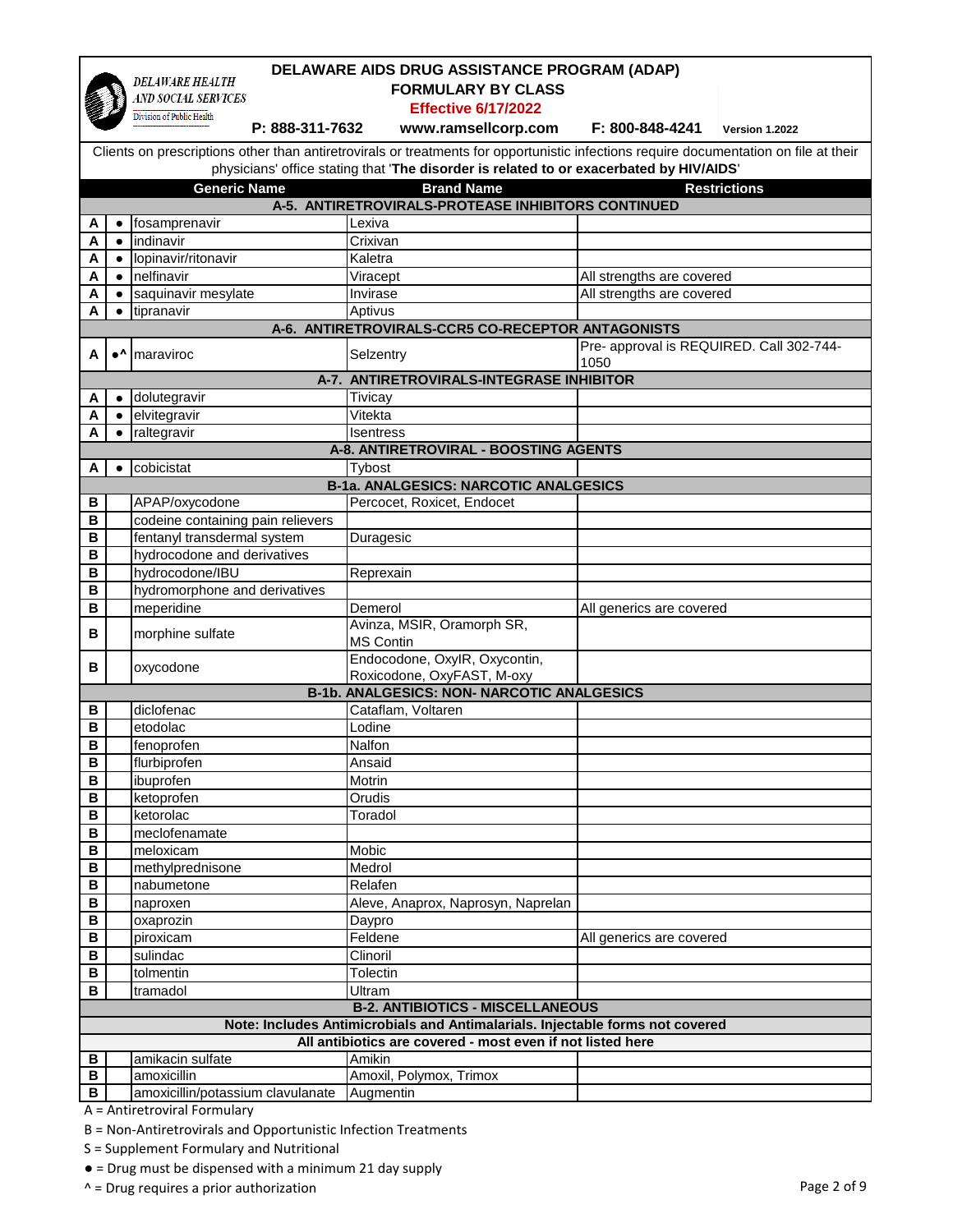

## **DELAWARE AIDS DRUG ASSISTANCE PROGRAM (ADAP)**

 **FORMULARY BY CLASS** 

**Effective 6/17/2022**

**Privision of Public Health**<br>**P: 888-311-7632 mww.ramsellcorp.com F: 800-848-4241** Version 1.2022

Clients on prescriptions other than antiretrovirals or treatments for opportunistic infections require documentation on file at their physicians' office stating that '**The disorder is related to or exacerbated by HIV/AIDS**'

|                                                                               | <b>Generic Name</b>                               | <b>Brand Name</b>              | <b>Restrictions</b>                         |  |  |  |
|-------------------------------------------------------------------------------|---------------------------------------------------|--------------------------------|---------------------------------------------|--|--|--|
|                                                                               | <b>B-2. ANTIBIOTICS - MISCELLANEOUS CONTINUED</b> |                                |                                             |  |  |  |
| Note: Includes Antimicrobials and Antimalarials. Injectable forms not covered |                                                   |                                |                                             |  |  |  |
| All antibiotics are covered - most even if not listed here                    |                                                   |                                |                                             |  |  |  |
| В                                                                             | ampicillin                                        | Omnipen, Principen             |                                             |  |  |  |
| В                                                                             | atovaquone                                        | Mepron                         | Brand only; generic covered for co-pay only |  |  |  |
| B                                                                             | azithromycin                                      | Zithromax                      |                                             |  |  |  |
| B                                                                             | cefixime                                          | Suprax                         |                                             |  |  |  |
| B                                                                             | cefuroxime                                        | Ceftin                         |                                             |  |  |  |
| B                                                                             | cephalexin                                        | Keflex, Biocef, Keftab         |                                             |  |  |  |
| B                                                                             | ciprofloxacin                                     | Cipro                          |                                             |  |  |  |
| B                                                                             | clarithromycin                                    | <b>Biaxin</b>                  |                                             |  |  |  |
| B                                                                             | clindamycin                                       | Cleocin                        |                                             |  |  |  |
| B                                                                             | dapsone                                           | Avo-Sulfon                     |                                             |  |  |  |
| B                                                                             | dicloxacillin                                     | Dycill, Dynapen, Pathocill     |                                             |  |  |  |
| $\mathbf B$                                                                   | doxycycline                                       | Vibramycin, Doxy, Doxychel,    |                                             |  |  |  |
| $\overline{\mathsf{B}}$                                                       | erythromycin base                                 |                                |                                             |  |  |  |
| B                                                                             | erythromycin ethylsuccinate                       |                                |                                             |  |  |  |
| B                                                                             | erythromycin stearate                             |                                |                                             |  |  |  |
| B                                                                             | ethambutol                                        | Myambutol                      |                                             |  |  |  |
| B                                                                             | gatifloxacin                                      | Tequin                         |                                             |  |  |  |
| B                                                                             | imipenem/cilastatin                               | Primaxin                       |                                             |  |  |  |
| B                                                                             | isoniazid (INH)                                   |                                |                                             |  |  |  |
| B                                                                             | levofloxacin                                      | Levaquin                       |                                             |  |  |  |
| в                                                                             | linezolid                                         | Zyvox                          |                                             |  |  |  |
| B                                                                             | metronidazole                                     | Flagyl                         |                                             |  |  |  |
| B                                                                             | minocycline HCL                                   | Minocin                        |                                             |  |  |  |
| B                                                                             | moxifloxacin                                      | Avelox                         |                                             |  |  |  |
| B                                                                             | neomycin sulfate                                  |                                |                                             |  |  |  |
| B                                                                             | nitrofurantoin                                    | Macrobid                       | Oral only                                   |  |  |  |
| B                                                                             | ofloxacin                                         | Floxin                         |                                             |  |  |  |
| B                                                                             | paromomycin                                       | Humatin                        |                                             |  |  |  |
| B                                                                             | penicillin G benzathine                           | <b>Bicillin LA</b>             |                                             |  |  |  |
| B                                                                             | penicillin V potassium                            | Pen Vee K, Veetids, Beepen-VK, |                                             |  |  |  |
|                                                                               |                                                   | V-Cillin K                     |                                             |  |  |  |
| B                                                                             | pentamidine                                       | Nebupent                       |                                             |  |  |  |
| B<br>B                                                                        | primaquine phosphate<br>pyrazinamide              | Primaquine                     |                                             |  |  |  |
| B                                                                             | pyrimethamine                                     | Pyrazinamide                   |                                             |  |  |  |
| B                                                                             | rifabutin                                         | Daraprim<br>Mycobutin          |                                             |  |  |  |
|                                                                               | rifampin                                          |                                |                                             |  |  |  |
| В<br>В                                                                        | sulfadiazine                                      | Microsulfon                    |                                             |  |  |  |
| в                                                                             | sulfamethoxazole/trimethoprim                     | Bactrim, Septra                | Various brands are covered                  |  |  |  |
|                                                                               |                                                   | <b>B-3. ANTICONVULSANTS</b>    |                                             |  |  |  |
| В                                                                             | carbamazepine                                     | Tegretol                       |                                             |  |  |  |
| В                                                                             | clonazepam                                        | Klonopin                       |                                             |  |  |  |
| B                                                                             | ethosuximide                                      | Zarontin                       |                                             |  |  |  |
| B                                                                             | gabapentin                                        | Neurontin                      |                                             |  |  |  |
| B                                                                             | lamotrigine                                       | Lamictal                       |                                             |  |  |  |
| B                                                                             | levetiracetam                                     | Keppra                         |                                             |  |  |  |
| $\, {\bf B}$                                                                  | pentobarbital                                     | Nembutal                       |                                             |  |  |  |
| $\, {\bf B}$                                                                  | phenytoin                                         | Dilantin                       |                                             |  |  |  |

A = Antiretroviral Formulary

- B = Non-Antiretrovirals and Opportunistic Infection Treatments
- S = Supplement Formulary and Nutritional
- = Drug must be dispensed with a minimum 21 day supply
- ^ = Drug requires a prior authorization example of 9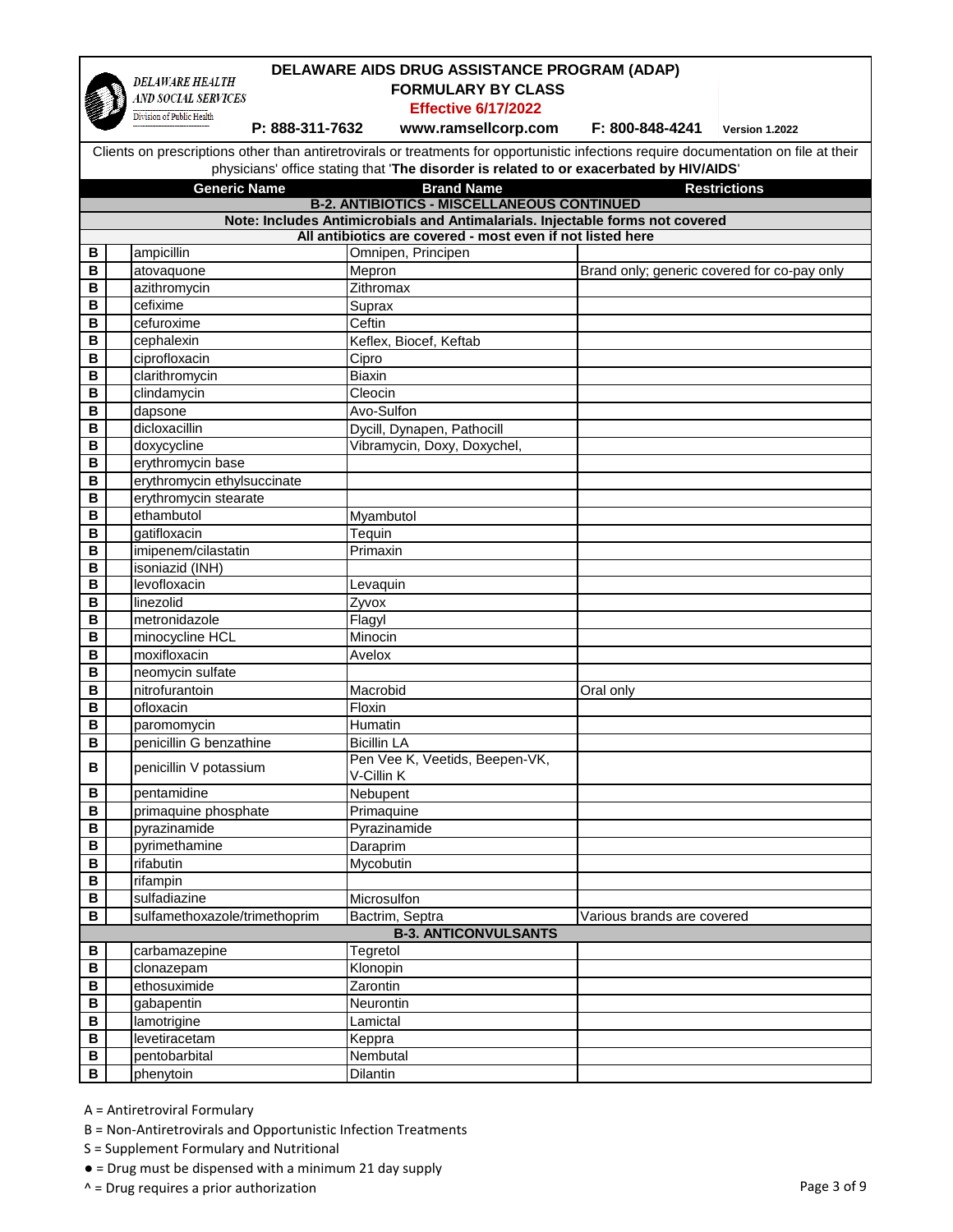|        | DELAWARE AIDS DRUG ASSISTANCE PROGRAM (ADAP)        |                       |                                                                                                                                       |                           |                     |  |  |  |
|--------|-----------------------------------------------------|-----------------------|---------------------------------------------------------------------------------------------------------------------------------------|---------------------------|---------------------|--|--|--|
|        | <b>DELAWARE HEALTH</b>                              |                       | <b>FORMULARY BY CLASS</b>                                                                                                             |                           |                     |  |  |  |
|        | AND SOCIAL SERVICES<br>Division of Public Health    |                       | <b>Effective 6/17/2022</b>                                                                                                            |                           |                     |  |  |  |
|        |                                                     | P: 888-311-7632       | www.ramsellcorp.com                                                                                                                   | F: 800-848-4241           | Version 1.2022      |  |  |  |
|        |                                                     |                       | Clients on prescriptions other than antiretrovirals or treatments for opportunistic infections require documentation on file at their |                           |                     |  |  |  |
|        |                                                     |                       | physicians' office stating that 'The disorder is related to or exacerbated by HIV/AIDS'                                               |                           |                     |  |  |  |
|        | <b>Generic Name</b>                                 |                       | <b>Brand Name</b>                                                                                                                     |                           | <b>Restrictions</b> |  |  |  |
|        |                                                     |                       | <b>B-3. ANTICONVULSANTS CONTINUED</b>                                                                                                 |                           |                     |  |  |  |
| В      | tiagabine                                           | Gabitril              |                                                                                                                                       |                           |                     |  |  |  |
| B      | valproate                                           | Depakene              |                                                                                                                                       |                           |                     |  |  |  |
| B      | valproic acid                                       | Depakote              |                                                                                                                                       |                           |                     |  |  |  |
| B      | pregabalin                                          | Lyrica                |                                                                                                                                       |                           |                     |  |  |  |
|        | B-4. ANTIDEPRESSANTS/ANTIPSYCHOTICS/AGENTS OF SLEEP |                       |                                                                                                                                       |                           |                     |  |  |  |
| В      | alprazolam                                          | Xanax                 |                                                                                                                                       |                           |                     |  |  |  |
| B      | amitriptyline                                       | Elavil                |                                                                                                                                       |                           |                     |  |  |  |
| B      | amoxapine                                           | Asendin               |                                                                                                                                       |                           |                     |  |  |  |
| B      | aripiprazole                                        | Abilify               |                                                                                                                                       |                           |                     |  |  |  |
| B      | asenapine                                           | Saphris               |                                                                                                                                       |                           |                     |  |  |  |
| B      | benztropine                                         | Cogentin              |                                                                                                                                       |                           |                     |  |  |  |
| в      | bupropion                                           |                       | Wellbutrin, Zyban                                                                                                                     |                           |                     |  |  |  |
| В      | buspirone                                           | <b>Buspar</b>         |                                                                                                                                       |                           |                     |  |  |  |
| B      | chlordiazepoxide                                    | Librium               |                                                                                                                                       |                           |                     |  |  |  |
| B      | chlorpromazine                                      | Thorazine             |                                                                                                                                       |                           |                     |  |  |  |
| В      | citalopram                                          | Celexa                |                                                                                                                                       |                           |                     |  |  |  |
| В<br>B | clomipramine                                        | Anafranil<br>Tranxene |                                                                                                                                       |                           |                     |  |  |  |
| B      | clorazepate<br>desipramine                          | Norpramin             |                                                                                                                                       |                           |                     |  |  |  |
| B      | desvenlafaxine                                      | Pristiq               |                                                                                                                                       |                           |                     |  |  |  |
| B      | diazepam                                            | Valium                |                                                                                                                                       |                           |                     |  |  |  |
| B      | duloxetine                                          | Cymbalta              |                                                                                                                                       |                           |                     |  |  |  |
| B      | escitalopram                                        | Lexapro               |                                                                                                                                       |                           |                     |  |  |  |
| B      | estazolam                                           | Prosom                |                                                                                                                                       |                           |                     |  |  |  |
| B      | fluoxetine                                          | Prozac                |                                                                                                                                       |                           |                     |  |  |  |
| B      | flurazepam                                          | Dalmane               |                                                                                                                                       |                           |                     |  |  |  |
| B      | fluvoxamine                                         | Luvox                 |                                                                                                                                       |                           |                     |  |  |  |
| B      | haloperidol                                         | Haldol                |                                                                                                                                       |                           |                     |  |  |  |
| В      | lorazepam                                           | Ativan                |                                                                                                                                       |                           |                     |  |  |  |
| В      | lurasidone                                          | Latuda                |                                                                                                                                       | All strengths are covered |                     |  |  |  |
| B      | maprotiline                                         | Ludiomil              |                                                                                                                                       |                           |                     |  |  |  |
| В      | mirtazapine                                         | Remeron               |                                                                                                                                       |                           |                     |  |  |  |
| В      | nefazodone                                          | Serzone               |                                                                                                                                       |                           |                     |  |  |  |
| В      | nortriptyline                                       |                       | Aventyl, Pamelor                                                                                                                      |                           |                     |  |  |  |
| B      | olanzapine                                          | Zyprexa               |                                                                                                                                       |                           |                     |  |  |  |
| B      | oxazepam                                            | Serax                 |                                                                                                                                       |                           |                     |  |  |  |
| В      | paliperidone                                        | Invega                |                                                                                                                                       |                           |                     |  |  |  |
| В<br>В | paroxetine                                          | Vivactil              | Paxil, Paxil Cr                                                                                                                       |                           |                     |  |  |  |
| В      | protriptyline<br>quetiapine                         | Seroquel              |                                                                                                                                       |                           |                     |  |  |  |
| B      | risperidone                                         | Risperdal             |                                                                                                                                       |                           |                     |  |  |  |
| В      | sertraline                                          | Zoloft                |                                                                                                                                       |                           |                     |  |  |  |
| B      | sinequan                                            | Doxepin               |                                                                                                                                       |                           |                     |  |  |  |
| B      | temazepam                                           | Restoril              |                                                                                                                                       |                           |                     |  |  |  |
| В      | trazodone                                           | Desyrel               |                                                                                                                                       |                           |                     |  |  |  |
| В      | trifluoperazine                                     | Stelazine             |                                                                                                                                       |                           |                     |  |  |  |
| В      | trimipramine                                        | Surmontil             |                                                                                                                                       |                           |                     |  |  |  |
| В      | venlafaxine                                         |                       | Effexor, Effexor SR                                                                                                                   |                           |                     |  |  |  |
| B      | vilazodone                                          | Viibryd               |                                                                                                                                       |                           |                     |  |  |  |
| В      | zolpidem                                            | Ambien                |                                                                                                                                       |                           |                     |  |  |  |
| В      | ziprasidone                                         | Geodon                |                                                                                                                                       | All strengths are covered |                     |  |  |  |

B = Non-Antiretrovirals and Opportunistic Infection Treatments

S = Supplement Formulary and Nutritional

● = Drug must be dispensed with a minimum 21 day supply

^ = Drug requires a prior authorization Page 4 of 9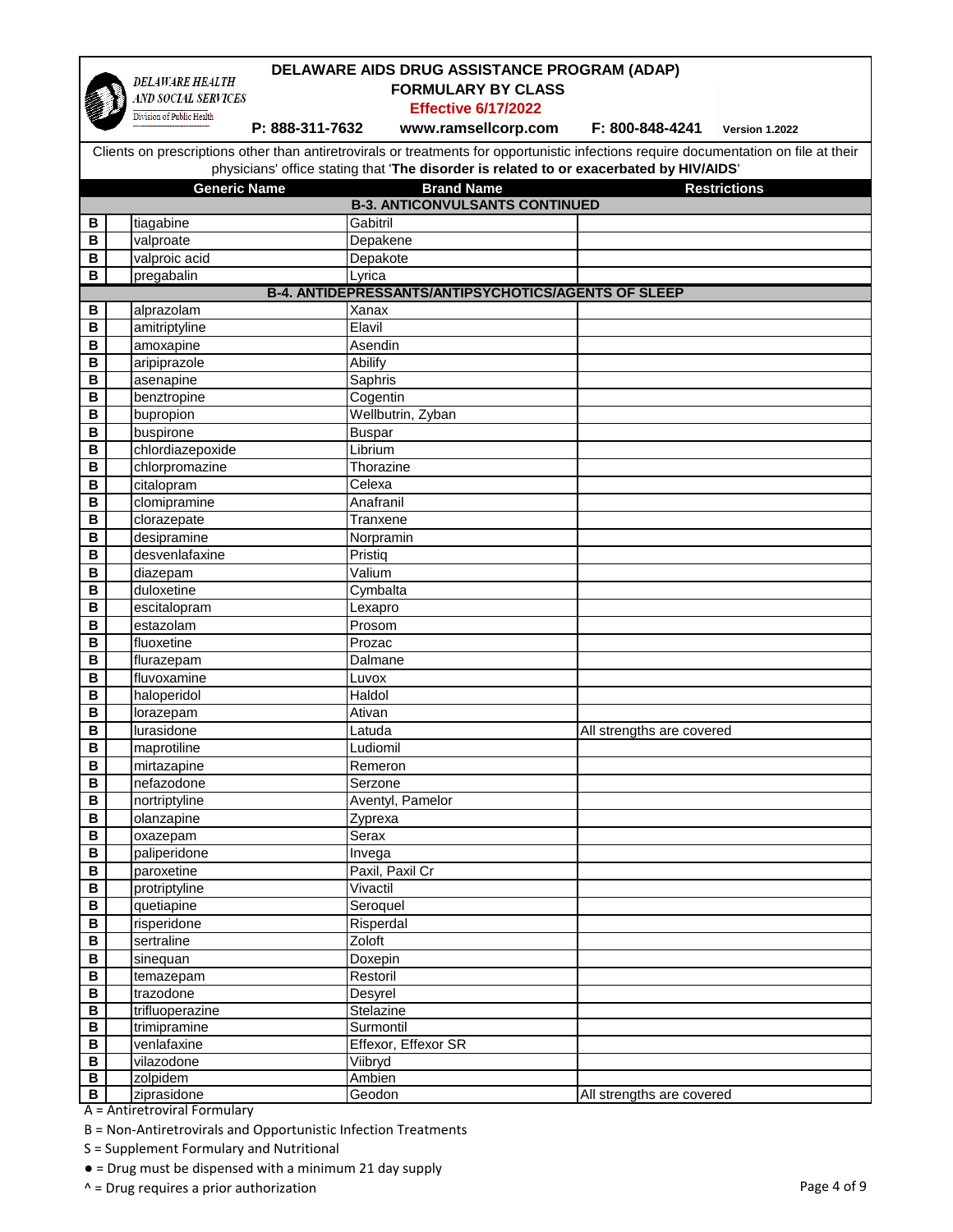

**DELAWARE AIDS DRUG ASSISTANCE PROGRAM (ADAP) DELAWARE HEALTH FORMULARY BY CLASS**  AND SOCIAL SERVICES **Effective 6/17/2022** Division of Public Health  **P: 888-311-7632 www.ramsellcorp.com F: 800-848-4241 Version 1.2022** Clients on prescriptions other than antiretrovirals or treatments for opportunistic infections require documentation on file at their physicians' office stating that '**The disorder is related to or exacerbated by HIV/AIDS**' **Generic Name Brand Name Restrictions B-5. ANTIDIARRHEALS B** crofelemer tab Mytesi **B** diphenoxylate/atropine Lomotil **B** loperamide Imodium **B-6. ANTIEMETIC B** ondansetron **Zofran B** promethazine **Phenergan** Phenergan Various generics are covered **B** prochlorperazine **Compazine B-7. ANTIFUNGALS B** clotrimazole troches Mycelex **B** clotrimazole vaginal **Gyne-Lotrimin B** econazole nitrate 1% cream Spectazole **B** fluconazole **Diflucan B** itraconazole Sporanox **B** ketoconazole **Nizoral** Nizoral Nizoral Tablets and creams **B** miconazole 2% Monistat Monistat Vaginal suppositories and cream **B** mycostatin Nystatin **B** terconazole Terazol 3 **B** voriconazole Vfend **B-8. ANTIHISTAMINES B** azelastine Astelin **B** brompheniramine Dimetapp Various brands are covered **B** cetirizine **Zyrtec B** desloratadine Clarinex **B** diphenhydramine **Benadryl B** fexofenadine Allegra **B** hydroxyzine **Vistaril** Vistaril **All generics are covered B loratadine Claritin B** cyproheptadine **Periactin B** promethazine Phenergan **B-9. ANTIHYPERTENSIVES/CARDIAC MEDICATIONS Note: Combination products of those listed below are covered B e** amlodipine Norvasc **B e** amlodipine/atorvastatin **Caduet B e** amlodipine/benazepril Lotrel **B e** apresoline **Hydralazine B •** aspirin **All formulations**, all generics are covered **B e** atenolol **Tenormin Example 1 All generics are covered B e** carvedilol **Coreg B •** clonidine **Catapres** Catapres **All formulations, all generic are covered B e** clopidogrel **Plavix** 

**B e** digoxin **All manufacturer are covered B e** diltiazem **CALC a CALC CALC CALC CALC CALC CALC CALC CALC CALC CALC CALC CALC CALC CALC CALC CALC CALC CALC CALC CALC CALC CALC CALC CALC CALC CALC CALC CAL** Cardia XT **B •** enalapril **All generics are covered All generics are covered B e** felodipine **Plendil B ●** fosinopril Monopril **B e** furosemide **Lasix Lasix All generics are covered B**  $\bullet$  **hydrochlorothiazide** All generics are covered **B e** isradipine **Dynacirc CR B ●** labetalol Trandate, Normodyne

A = Antiretroviral Formulary

B = Non-Antiretrovirals and Opportunistic Infection Treatments

S = Supplement Formulary and Nutritional

- = Drug must be dispensed with a minimum 21 day supply
- ^ = Drug requires a prior authorization **Page 5 of 9** and 2011 12 and 2012 12 and 2012 12 and 2012 12 and 2012 12 and 2012 12 and 2012 12 and 2012 12 and 2012 12 and 2012 12 and 2012 12 and 2012 12 and 2012 12 and 2012 12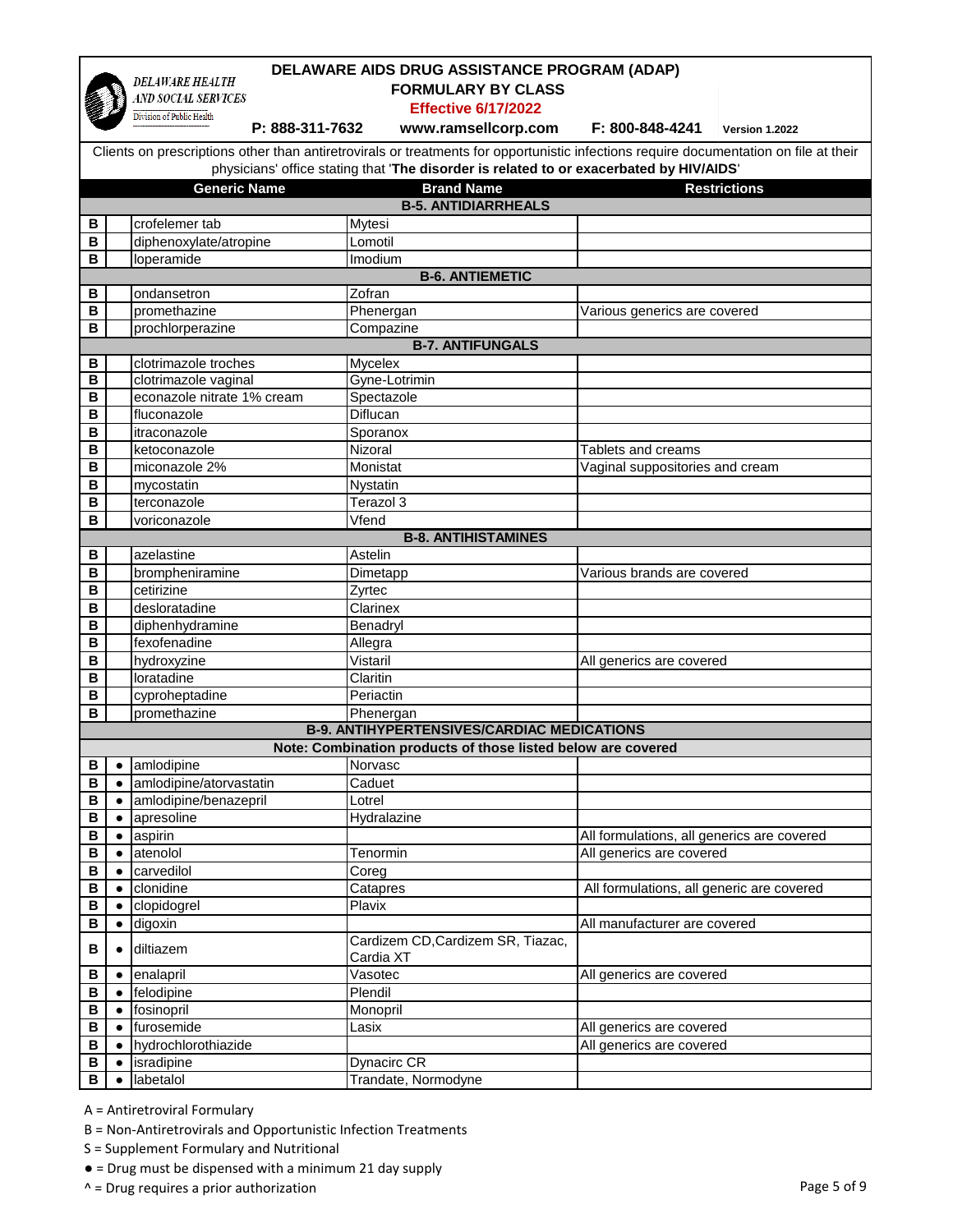

## **DELAWARE AIDS DRUG ASSISTANCE PROGRAM (ADAP)**

 **FORMULARY BY CLASS** 

**Effective 6/17/2022**

**Exprective 6/17/2022**<br>**P: 888-311-7632 mww.ramsellcorp.com F: 800-848-4241** Version 1.2022

Clients on prescriptions other than antiretrovirals or treatments for opportunistic infections require documentation on file at their physicians' office stating that '**The disorder is related to or exacerbated by HIV/AIDS**'

|                         | privsicialis bilice stating that The disorder is related to be exacerbated by HIV/AIDS                                         |                                      |                                               |                                                                     |  |  |
|-------------------------|--------------------------------------------------------------------------------------------------------------------------------|--------------------------------------|-----------------------------------------------|---------------------------------------------------------------------|--|--|
|                         | <b>Generic Name</b><br><b>Brand Name</b><br><b>Restrictions</b><br><b>B-9. ANTIHYPERTENSIVES/CARDIAC MEDICATIONS CONTINUED</b> |                                      |                                               |                                                                     |  |  |
|                         |                                                                                                                                |                                      |                                               |                                                                     |  |  |
|                         | Note: Combination products of those listed below are covered                                                                   |                                      |                                               |                                                                     |  |  |
| В                       | $\bullet$                                                                                                                      | lisinopril                           | Prinivil, Zestril                             | All generics are covered                                            |  |  |
| B                       | $\bullet$                                                                                                                      | lisinopril/HCTZ                      | Prinzide, Zestoretic                          |                                                                     |  |  |
| B                       | $\bullet$                                                                                                                      | losartan                             | Cozaar                                        |                                                                     |  |  |
| B                       | $\bullet$                                                                                                                      | metolazone                           | Mykrox, Zaroxolyn                             | All generics are covered                                            |  |  |
| B                       |                                                                                                                                | metoprolol                           | Lopressor, Toprol XL                          | All generics, all formulations are covered                          |  |  |
| в                       |                                                                                                                                | minoxidil                            | Loniten                                       |                                                                     |  |  |
| B                       |                                                                                                                                | nifedipine                           | Adalat, Adalat CC, Procardia,<br>Procardia XL | All generics are covered                                            |  |  |
| в                       |                                                                                                                                | olmesartan                           | Benicar                                       |                                                                     |  |  |
| в                       |                                                                                                                                | propranolol                          | Inderal                                       | All generics are covered                                            |  |  |
| B                       |                                                                                                                                | quinapril                            | Accupril                                      |                                                                     |  |  |
| B                       |                                                                                                                                | ramipril                             | Altace                                        |                                                                     |  |  |
| B                       |                                                                                                                                | spironolactone                       | Aldactone                                     | All generics are covered                                            |  |  |
| B                       |                                                                                                                                | telmisartan/HCTZ                     | Micardis Hct                                  |                                                                     |  |  |
| в                       |                                                                                                                                | triamterene                          | Dyrenium                                      | All generics and combinations are covered                           |  |  |
| B                       | $\bullet$                                                                                                                      | valsartan                            | Diovan                                        |                                                                     |  |  |
| в                       |                                                                                                                                | verapamil                            | Calan, Calan SR, Covera, Isoptin,             | All generics are covered                                            |  |  |
|                         |                                                                                                                                |                                      | Verelan                                       |                                                                     |  |  |
| в                       |                                                                                                                                | warfarin                             | Coumadin                                      |                                                                     |  |  |
|                         |                                                                                                                                |                                      | <b>B-10a. ANTIVIRALS</b>                      |                                                                     |  |  |
| В                       |                                                                                                                                | acyclovir                            | Zovirax                                       |                                                                     |  |  |
| В                       |                                                                                                                                | cidofovir                            | Vistide                                       |                                                                     |  |  |
| $\overline{\mathbf{B}}$ |                                                                                                                                | entecavir                            | <b>Baraclude</b>                              |                                                                     |  |  |
| B                       |                                                                                                                                | famciclovir                          | Famvir                                        |                                                                     |  |  |
| B                       |                                                                                                                                | fomivirsen                           | Vitravene                                     |                                                                     |  |  |
| В                       |                                                                                                                                | foscarnet                            | Fascavir                                      |                                                                     |  |  |
| B                       |                                                                                                                                | ganciclovir                          | Cytovene                                      | Capsules                                                            |  |  |
| B                       |                                                                                                                                | imiquimod                            | Aldara                                        |                                                                     |  |  |
| B                       |                                                                                                                                | leucovorin                           | Wellcovorin                                   |                                                                     |  |  |
| B                       |                                                                                                                                | valacyclovir                         | Valtrex                                       |                                                                     |  |  |
| B                       |                                                                                                                                | valganciclovir                       | Valcyte                                       | Brand and generic covered for co-pay                                |  |  |
|                         |                                                                                                                                |                                      | <b>B-10b. ANTIVIRALS-HEPATITIS</b>            |                                                                     |  |  |
| В                       |                                                                                                                                | interferon alfa-2b                   | Intron-A                                      |                                                                     |  |  |
| B                       |                                                                                                                                | pegylated interferon                 | Peg-Intron, Pegasys                           |                                                                     |  |  |
| B                       |                                                                                                                                | ribavirin                            | Copegus                                       |                                                                     |  |  |
| $\overline{\mathsf{B}}$ |                                                                                                                                | ledipasvir-sofosbuvir                | Harvoni                                       | Restricted coverage                                                 |  |  |
|                         |                                                                                                                                |                                      | <b>B-11. GASTROINTESTINAL AGENTS</b>          |                                                                     |  |  |
| В                       |                                                                                                                                | carafate                             | Sucralfate                                    |                                                                     |  |  |
| В                       |                                                                                                                                | esomeprazole                         | Nexium                                        |                                                                     |  |  |
| В                       |                                                                                                                                | dexlansoprazole                      | Dexilant                                      |                                                                     |  |  |
| В                       |                                                                                                                                | famotidine                           | Pepcid                                        |                                                                     |  |  |
| В                       |                                                                                                                                | hemorrhoidal creams &<br>suppository |                                               | All brands are covered                                              |  |  |
| В                       |                                                                                                                                | lansoprazole                         | Prevacid                                      |                                                                     |  |  |
| В                       |                                                                                                                                | nizatidine                           | Axid                                          |                                                                     |  |  |
| В                       |                                                                                                                                | omeprazole                           | Prilosec                                      |                                                                     |  |  |
| В                       |                                                                                                                                | pancrease enzymes                    |                                               | All commercially available formulations and<br>generics are covered |  |  |

A = Antiretroviral Formulary

- B = Non-Antiretrovirals and Opportunistic Infection Treatments
- S = Supplement Formulary and Nutritional
- = Drug must be dispensed with a minimum 21 day supply
- ^ = Drug requires a prior authorization example of 9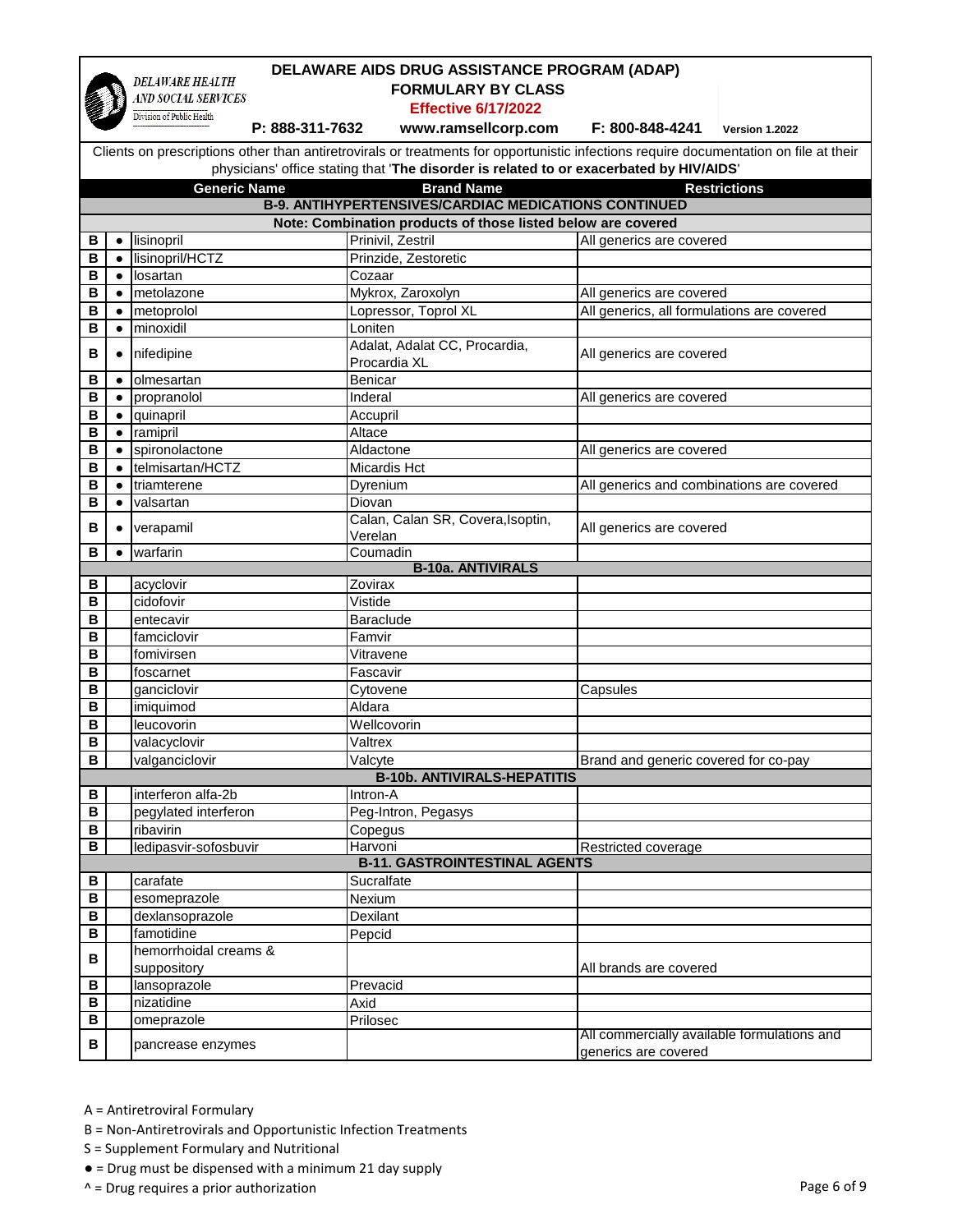|        | DELAWARE AIDS DRUG ASSISTANCE PROGRAM (ADAP)                               |                                              |                                                                                                                                       |                                      |                     |
|--------|----------------------------------------------------------------------------|----------------------------------------------|---------------------------------------------------------------------------------------------------------------------------------------|--------------------------------------|---------------------|
|        | <b>DELAWARE HEALTH</b><br><b>FORMULARY BY CLASS</b><br>AND SOCIAL SERVICES |                                              |                                                                                                                                       |                                      |                     |
|        |                                                                            |                                              | <b>Effective 6/17/2022</b>                                                                                                            |                                      |                     |
|        |                                                                            | Division of Public Health<br>P: 888-311-7632 | www.ramsellcorp.com                                                                                                                   | F: 800-848-4241                      | Version 1.2022      |
|        |                                                                            |                                              |                                                                                                                                       |                                      |                     |
|        |                                                                            |                                              | Clients on prescriptions other than antiretrovirals or treatments for opportunistic infections require documentation on file at their |                                      |                     |
|        |                                                                            |                                              | physicians' office stating that 'The disorder is related to or exacerbated by HIV/AIDS'                                               |                                      |                     |
|        |                                                                            | <b>Generic Name</b>                          | <b>Brand Name</b>                                                                                                                     |                                      | <b>Restrictions</b> |
|        |                                                                            |                                              | <b>B-11. GASTROINTESTINAL AGENTS CONTINUED</b>                                                                                        |                                      |                     |
| В      |                                                                            | pantoprazole                                 | Protonix                                                                                                                              |                                      |                     |
| В<br>в |                                                                            | rabeprazole<br>ranitidine                    | Aciphex                                                                                                                               |                                      |                     |
|        |                                                                            |                                              | Zantac<br>B-12. INHALERS/BRONCHODILATORS/ORAL STERIODS/ASTHMA PROPHYLAXIS                                                             |                                      |                     |
| В      |                                                                            | albuterol Inhaler                            | Ventolin                                                                                                                              |                                      |                     |
| B      |                                                                            | albuterol/Ipratropium                        | Combivent                                                                                                                             |                                      |                     |
| B      |                                                                            | beclomethasone                               | Qvar, Qvar Redihaler                                                                                                                  |                                      |                     |
| в      |                                                                            | budesonide                                   | Pulmicort                                                                                                                             |                                      |                     |
| в      |                                                                            | dexamethasone                                |                                                                                                                                       | All forms, all strengths are covered |                     |
| B      |                                                                            | flunisolide                                  | Aerobid                                                                                                                               |                                      |                     |
| В      |                                                                            | fluticasone                                  | Flovent                                                                                                                               |                                      |                     |
| B      |                                                                            | fluticasone/salmeterol                       | <b>Advair Diskus</b>                                                                                                                  |                                      |                     |
| в      |                                                                            | ipratropium                                  | Atrovent                                                                                                                              |                                      |                     |
| B      |                                                                            | isoproterenol                                | Isuprel                                                                                                                               |                                      |                     |
| B      |                                                                            | metaproterenol Inhaler                       | Alupent                                                                                                                               |                                      |                     |
| B      |                                                                            | montelukast                                  | Singulair                                                                                                                             |                                      |                     |
| В      |                                                                            | prednisone                                   | Deltasone                                                                                                                             |                                      |                     |
| В      |                                                                            | salmeterol                                   | Serevent                                                                                                                              |                                      |                     |
| B      |                                                                            | terbutaline                                  | Brethine, Brethaire                                                                                                                   |                                      |                     |
| в      |                                                                            | triamcinolone                                | Azmacort, generic                                                                                                                     |                                      |                     |
|        |                                                                            |                                              | <b>B-13. LIPID LOWERING AGENTS</b>                                                                                                    |                                      |                     |
| В      | $\bullet$                                                                  | atorvastatin                                 | Lipitor                                                                                                                               |                                      |                     |
| B      | $\bullet$                                                                  | cholestyramine                               | Questran                                                                                                                              |                                      |                     |
| в      | $\bullet$                                                                  | colesevelam                                  | Welchol                                                                                                                               |                                      |                     |
| В      | $\bullet$                                                                  | ezetimibe                                    | Zetia                                                                                                                                 |                                      |                     |
| В      | $\bullet$                                                                  | ezetimibe/simvastatin                        | Vytorin                                                                                                                               |                                      |                     |
| В      | $\bullet$                                                                  | fenofibrate                                  | Tricor                                                                                                                                |                                      |                     |
| B      | $\bullet$                                                                  | fenofibrate micronized                       | Antara                                                                                                                                |                                      |                     |
| в      | $\bullet$                                                                  | gemfibrozil                                  | Lopid                                                                                                                                 |                                      |                     |
| в      |                                                                            | lovastatin                                   | Mevacor                                                                                                                               |                                      |                     |
| B      | $\bullet$                                                                  | niacin<br>omega-3-acid ethyl esters          | Niaspan, Nicotinic Acid, Slo-Niacin<br>Lovaza                                                                                         | Brand and generic covered            |                     |
| В<br>В | $\bullet$                                                                  |                                              | Pravachol                                                                                                                             |                                      |                     |
| В      |                                                                            | pravastatin<br>rosuvastatin                  | Crestor                                                                                                                               |                                      |                     |
| в      |                                                                            | simvastatin                                  | Zocor                                                                                                                                 |                                      |                     |
|        |                                                                            |                                              | <b>B-14. MISCELLANEOUS</b>                                                                                                            |                                      |                     |
| В      |                                                                            | epoetin alfa                                 | Epogen, Procrit                                                                                                                       | Various brands are covered           |                     |
| В      |                                                                            | filgrastim                                   | Neupogen                                                                                                                              |                                      |                     |
| В      |                                                                            | florinef acetate                             | Fludrocortisone                                                                                                                       |                                      |                     |
| в      |                                                                            | hydrocortisone                               | Cortef, Hydrocortone, Cortisol                                                                                                        | Topical forms and tablets covered    |                     |
| В      |                                                                            | levothyroxine                                | Synthroid, Levothyroid, Levoxyl                                                                                                       | All generics are covered             |                     |
| В      |                                                                            | probenecid                                   |                                                                                                                                       | Covered for cidofovir therapy        |                     |
| в      |                                                                            | pyridoxine                                   | Vitamin B-6                                                                                                                           |                                      |                     |
| В      |                                                                            | triamcinolone 0.1% dental paste              | Aristocort                                                                                                                            |                                      |                     |
| В      |                                                                            | adult diapers                                |                                                                                                                                       |                                      |                     |
| В      |                                                                            | disposable syringes                          |                                                                                                                                       |                                      |                     |
| В      |                                                                            | catheters                                    |                                                                                                                                       |                                      |                     |
| В      |                                                                            | latex gloves                                 |                                                                                                                                       |                                      |                     |
|        |                                                                            |                                              | <b>B-15a. ORAL HYPOGLYCEMICS</b>                                                                                                      |                                      |                     |
| В      | $\bullet$                                                                  | acarbose                                     | Precose                                                                                                                               |                                      |                     |

B = Non-Antiretrovirals and Opportunistic Infection Treatments

S = Supplement Formulary and Nutritional

● = Drug must be dispensed with a minimum 21 day supply

^ = Drug requires a prior authorization Page 7 of 9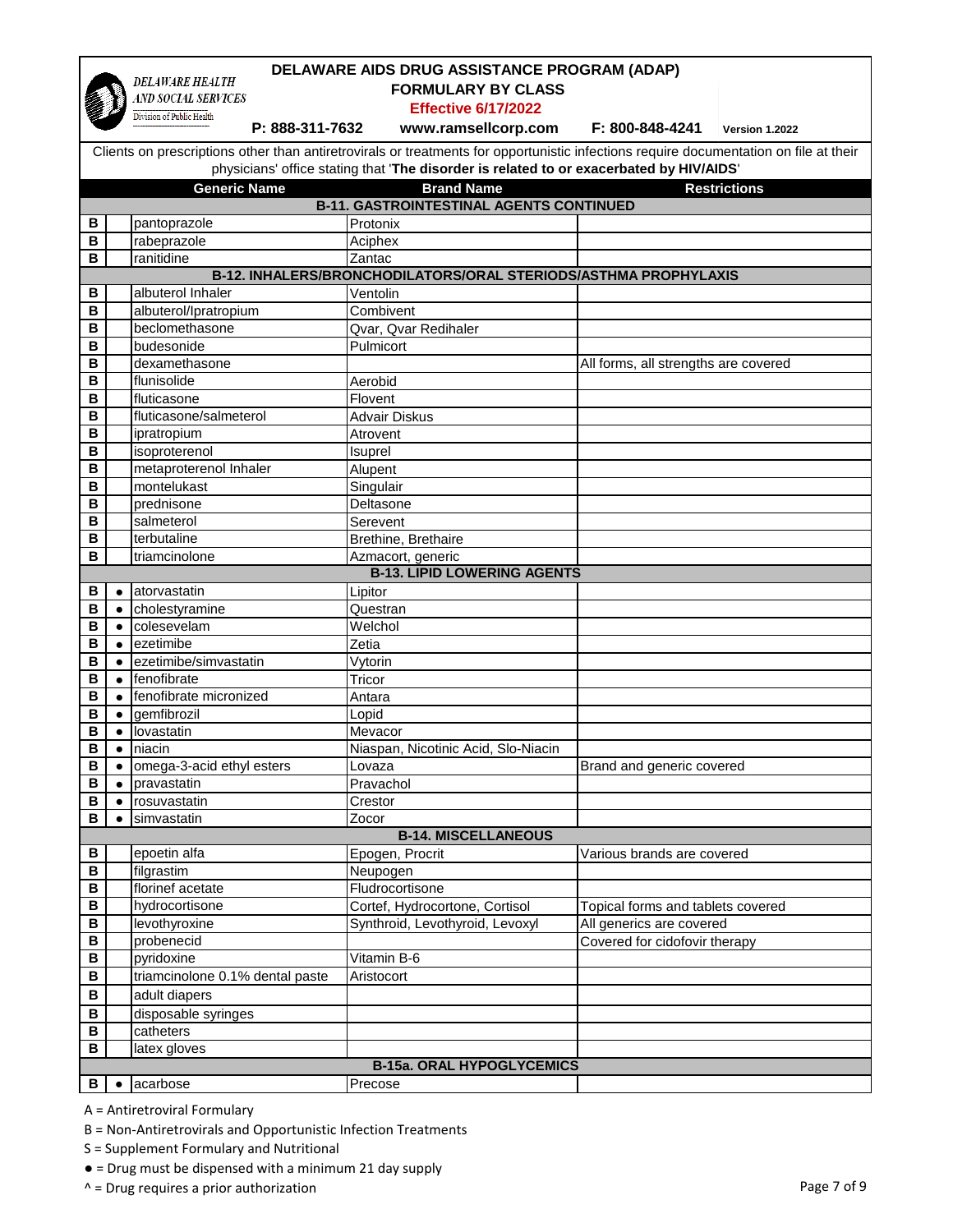|   |           | <b>DELAWARE HEALTH</b>                                      | DELAWARE AIDS DRUG ASSISTANCE PROGRAM (ADAP)                                                                                          |                                               |                                            |
|---|-----------|-------------------------------------------------------------|---------------------------------------------------------------------------------------------------------------------------------------|-----------------------------------------------|--------------------------------------------|
|   |           | AND SOCIAL SERVICES                                         | <b>FORMULARY BY CLASS</b>                                                                                                             |                                               |                                            |
|   |           | Division of Public Health                                   | <b>Effective 6/17/2022</b>                                                                                                            |                                               |                                            |
|   |           | P: 888-311-7632                                             | www.ramsellcorp.com                                                                                                                   | F: 800-848-4241                               | Version 1.2022                             |
|   |           |                                                             | Clients on prescriptions other than antiretrovirals or treatments for opportunistic infections require documentation on file at their |                                               |                                            |
|   |           |                                                             | physicians' office stating that 'The disorder is related to or exacerbated by HIV/AIDS'                                               |                                               |                                            |
|   |           | <b>Generic Name</b>                                         | <b>Brand Name</b>                                                                                                                     |                                               |                                            |
|   |           |                                                             | <b>B-15a. ORAL HYPOGLYCEMICS CONTINUED</b>                                                                                            |                                               | <b>Restrictions</b>                        |
| В | $\bullet$ | glimepiride                                                 | Amary                                                                                                                                 |                                               |                                            |
| B | $\bullet$ | glipizide                                                   | Glucotrol, Glucotrol XL                                                                                                               | All generics are covered                      |                                            |
| B | $\bullet$ | glyburide                                                   | DiaBeta, Micronase,                                                                                                                   | All generics are covered                      |                                            |
| B | $\bullet$ | linagliptin                                                 | Tradjenta                                                                                                                             | Covered as of 5/14/2019                       |                                            |
|   |           |                                                             | Glucophage, Glucophage XR,                                                                                                            |                                               |                                            |
| B |           | metformin                                                   | Fortamet                                                                                                                              |                                               |                                            |
| В |           | metformin/rosiglitazone                                     | Avandamet                                                                                                                             |                                               |                                            |
| B | $\bullet$ | metformin/sitagliptin                                       | Janumet                                                                                                                               |                                               |                                            |
| B |           | metformin/repaglinide                                       | PrandiMet                                                                                                                             |                                               |                                            |
| в |           | pioglitazone                                                | Actos                                                                                                                                 |                                               |                                            |
| B | $\bullet$ | repaglinide                                                 | Prandin                                                                                                                               |                                               |                                            |
| в | $\bullet$ | rosiglitazone                                               | Avandia                                                                                                                               |                                               |                                            |
| в | $\bullet$ | sitagliptin                                                 | Januvia                                                                                                                               |                                               |                                            |
|   |           |                                                             | <b>B-15b. INSULIN</b>                                                                                                                 |                                               |                                            |
| в |           | insulins                                                    |                                                                                                                                       | All types, all manufacturers                  |                                            |
|   |           |                                                             |                                                                                                                                       |                                               | Other FDA approved supplies for management |
| B |           | diabetic supplies                                           |                                                                                                                                       | of DM (Limited to syringes, alchohol swabs,   |                                            |
|   |           |                                                             |                                                                                                                                       | blood glucose monitors and test strips)       |                                            |
| B |           | lancets                                                     |                                                                                                                                       |                                               |                                            |
|   |           |                                                             | <b>B-16. OSTEOPENIA/OSTEOPOROSIS</b>                                                                                                  |                                               |                                            |
| в |           | alendronate                                                 | Fosamax                                                                                                                               |                                               |                                            |
| B |           | ibandronate                                                 | Boniva                                                                                                                                |                                               |                                            |
| в |           | risedronate                                                 | Actonel                                                                                                                               |                                               |                                            |
|   |           |                                                             | <b>B-17. TOPICALS</b>                                                                                                                 |                                               |                                            |
|   |           |                                                             | Fluonex, Lidex, Lidex-E, Lonide,                                                                                                      |                                               |                                            |
| B |           | fluocinonide                                                | Lyderm, and Vanos                                                                                                                     |                                               |                                            |
| в |           | ketoconazole cream                                          | Nizoral                                                                                                                               |                                               |                                            |
| B |           | miconazole cream                                            | Baza Antifungal                                                                                                                       |                                               |                                            |
|   |           |                                                             |                                                                                                                                       | All brands of nystatin cream (with or without |                                            |
| в |           | nystatin cream                                              |                                                                                                                                       | triamcinolone) are covered                    |                                            |
|   |           |                                                             | <b>B-18. TESTOSTERONE REPLACEMENT PRODUCTS</b>                                                                                        |                                               |                                            |
|   |           |                                                             | Note: All types are covered                                                                                                           |                                               |                                            |
|   |           |                                                             | Androderm, Testoderm, TTS,                                                                                                            |                                               |                                            |
| В |           | testosterone                                                | Androgel, Testim                                                                                                                      |                                               |                                            |
| B |           | oxandrolone                                                 | Oxandrin                                                                                                                              |                                               |                                            |
| В |           | nandrolone                                                  | Deca-Durabolin                                                                                                                        |                                               |                                            |
| B |           | somatropin                                                  | Serostim                                                                                                                              |                                               |                                            |
|   |           |                                                             | <b>B-19. VACCINES</b>                                                                                                                 |                                               |                                            |
| В |           | hepatitis A vaccine                                         | Havrix, Vaqta                                                                                                                         |                                               |                                            |
| В |           | hepatitis B vaccine                                         | Engerix B, Recombivix HB, Comvax,<br>Heplisav-B                                                                                       |                                               |                                            |
| В |           | hepatitis A & hepatitis B combined<br>vaccine               | Twinrix                                                                                                                               |                                               |                                            |
| в |           | human papillomavirus (HPV) 9-<br>valent recombinant vaccine | Gardasil 9                                                                                                                            |                                               |                                            |
| В |           | influenza vaccine - seasonal                                | Afluria, Fluzone, Fluzone HD,<br>Flulaval, Fluarix, Fluvirin, Fluad,<br>Flumist, Flublock                                             |                                               |                                            |
| B |           | meningococcal conj vaccine<br>A/C/Y/W-135                   | Menveo                                                                                                                                |                                               |                                            |

 $\mathbf I$ 

- B = Non-Antiretrovirals and Opportunistic Infection Treatments
- S = Supplement Formulary and Nutritional
- = Drug must be dispensed with a minimum 21 day supply
- ^ = Drug requires a prior authorization Page 8 of 9